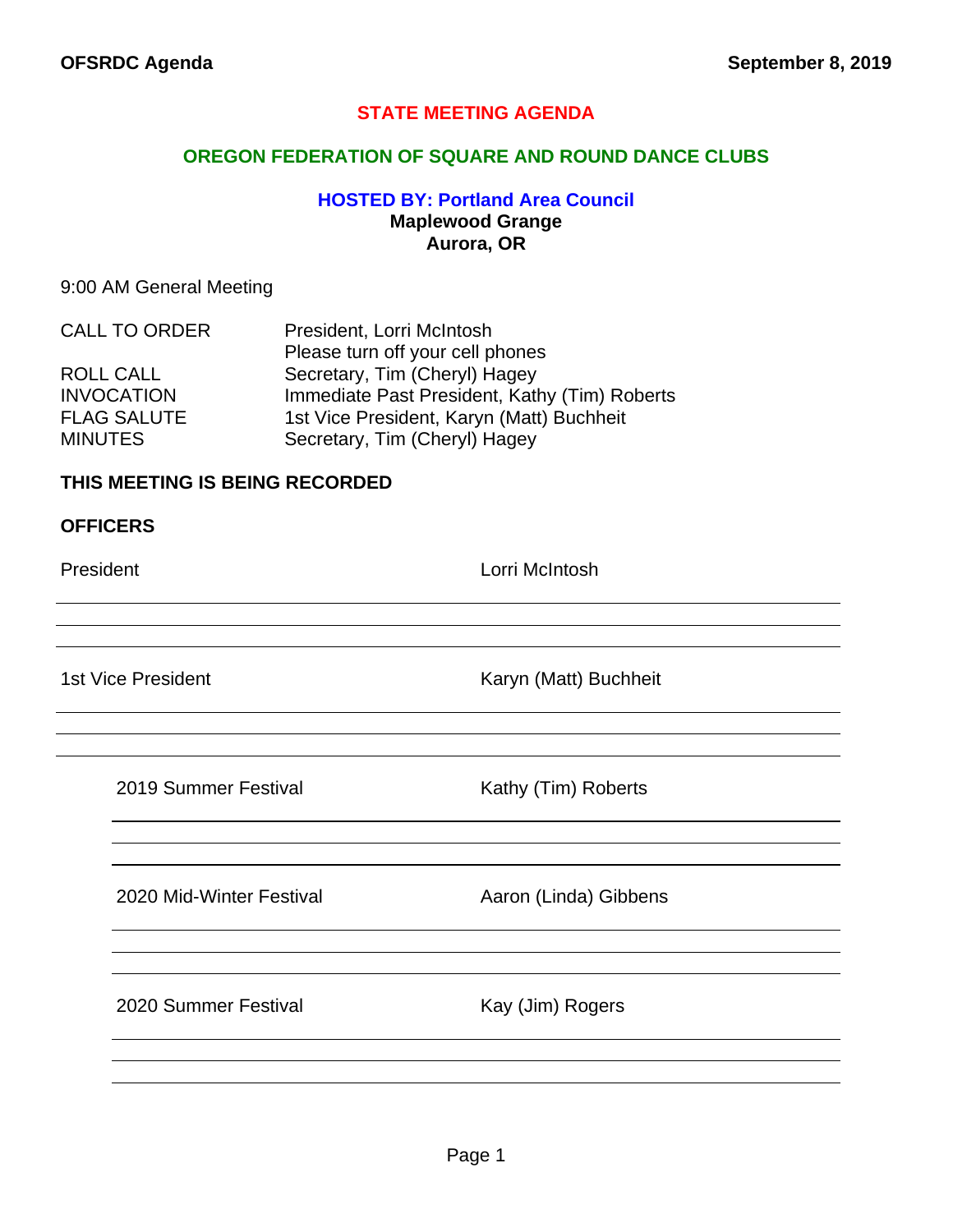|           | 2021 Mid-Winter Festival      | Lisa Kious           |  |
|-----------|-------------------------------|----------------------|--|
|           |                               |                      |  |
|           | <b>Oregon Federation News</b> | Tim (Kathy) Roberts  |  |
|           | 2nd Vice President            | Gary (Joyce) Clark   |  |
| Secretary |                               | Tim (Cheryl) Hagey   |  |
| Treasurer |                               | Lane (Marie) Clem    |  |
|           | Membership                    | Patty (Dave) Cooper  |  |
|           | Insurance                     | Marilyn (Ron) Schmit |  |
|           | <b>Past President</b>         | Kathy (Tim) Roberts  |  |
|           | <b>APPOINTED OFFICERS</b>     |                      |  |
|           | Parliamentatian               | Tim (Kathy) Roberts  |  |
|           |                               |                      |  |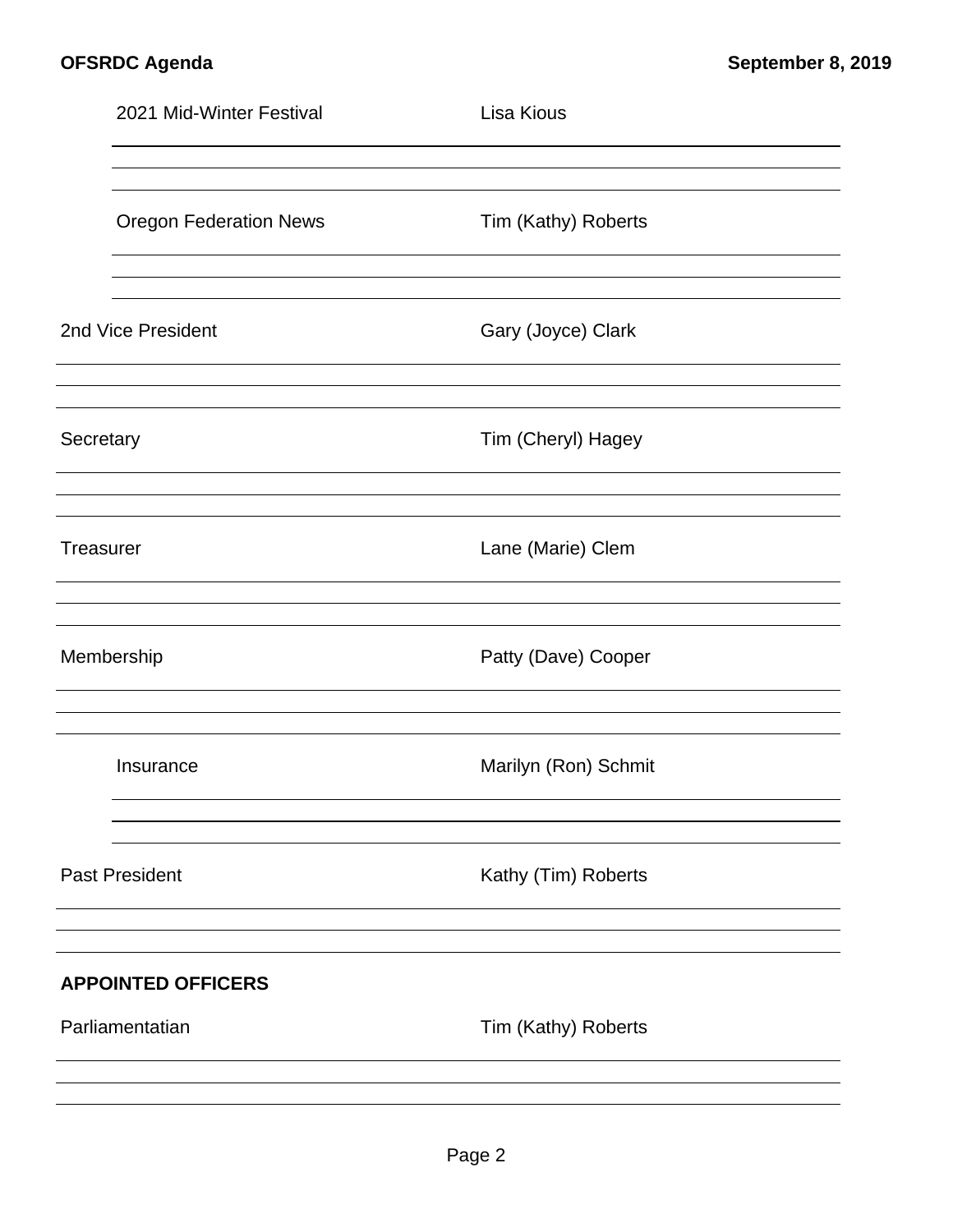| <b>Education/Publicity</b>  | Kathy (Tim) Roberts   |
|-----------------------------|-----------------------|
| Historian                   | Marilyn (Ron) Schmit  |
| <b>COMMITTEE CHAIRS</b>     |                       |
| <b>BMI/ASCAP</b>            | <b>Ralph Lambert</b>  |
| <b>Youth Activities</b>     | Karyn (Matt) Buchheit |
| <b>ORDTA</b>                | Tami Helms (Tim Keck) |
| <b>Round Dance Sreening</b> | Tami Helms (Tim Keck) |
| <b>Caller Liaison</b>       | Janienne Alexander    |
| Webmaster                   | Tim (Kathy) Roberts   |
| <b>State Fair</b>           | Marilyn (Ron) Schmit  |
|                             |                       |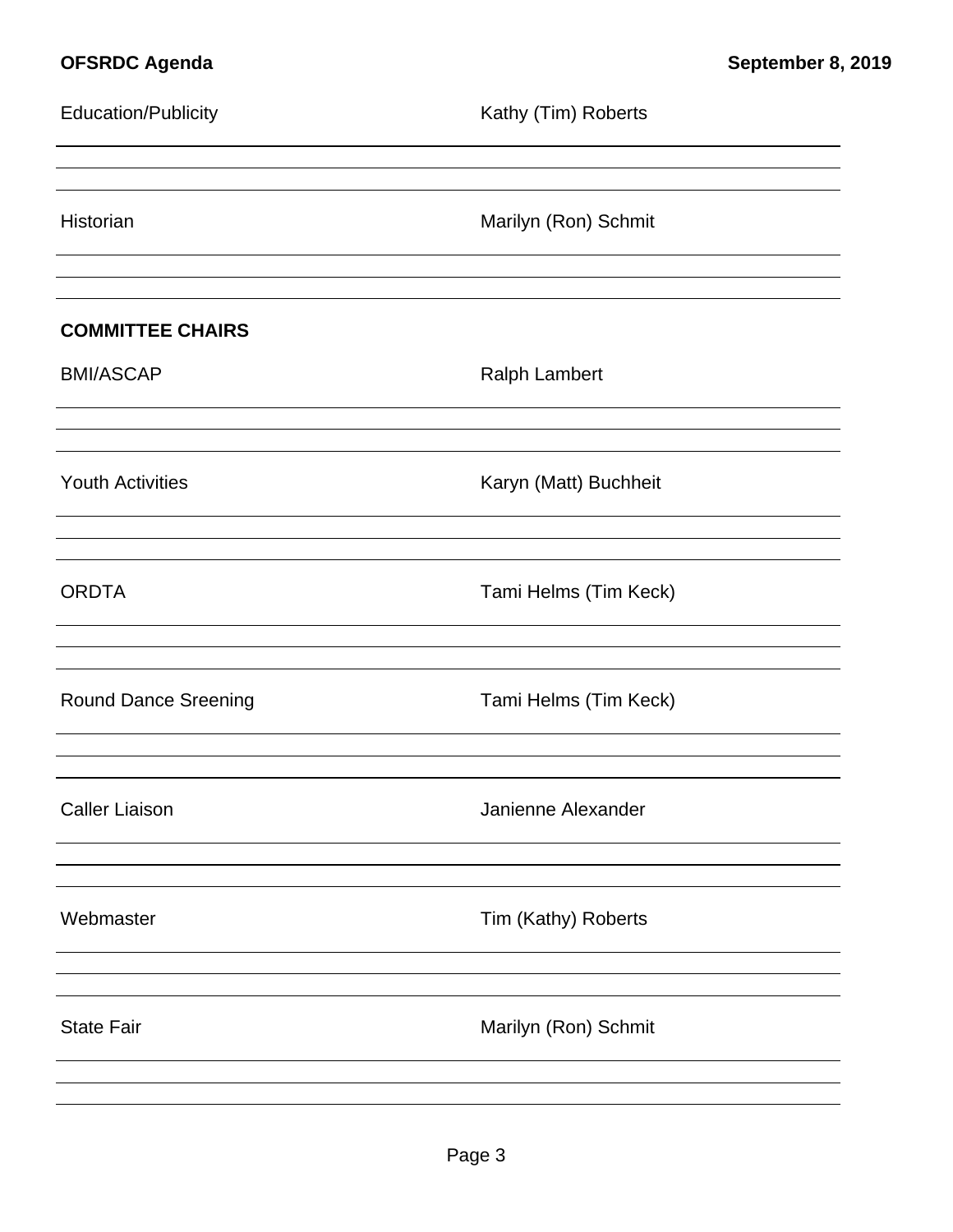| <b>Background Check</b>       |                                     | Tim (Kathy) Roberts    |
|-------------------------------|-------------------------------------|------------------------|
| <b>Delegate Meeting</b>       |                                     | <b>Betty Chipps</b>    |
| <b>OLD BUSINESS</b>           |                                     |                        |
| А.                            |                                     |                        |
|                               |                                     |                        |
| <b>RECESS</b>                 |                                     |                        |
|                               | <b>Installation Of New Officers</b> |                        |
| <b>NEW BUSINESS</b>           |                                     |                        |
| Α.                            | Motion to approve 2019-2020 budget  |                        |
| <b>B.</b>                     |                                     |                        |
|                               |                                     |                        |
| <b>DELEGATES</b>              |                                     |                        |
| <b>Blue Mountains Council</b> |                                     | David (Sally) Stutzman |
| <b>Central Oregon Council</b> |                                     | Mark McDonald          |
| <b>Emerald Empire Council</b> |                                     | Zola (Ray) Jones       |
| Page 4                        |                                     |                        |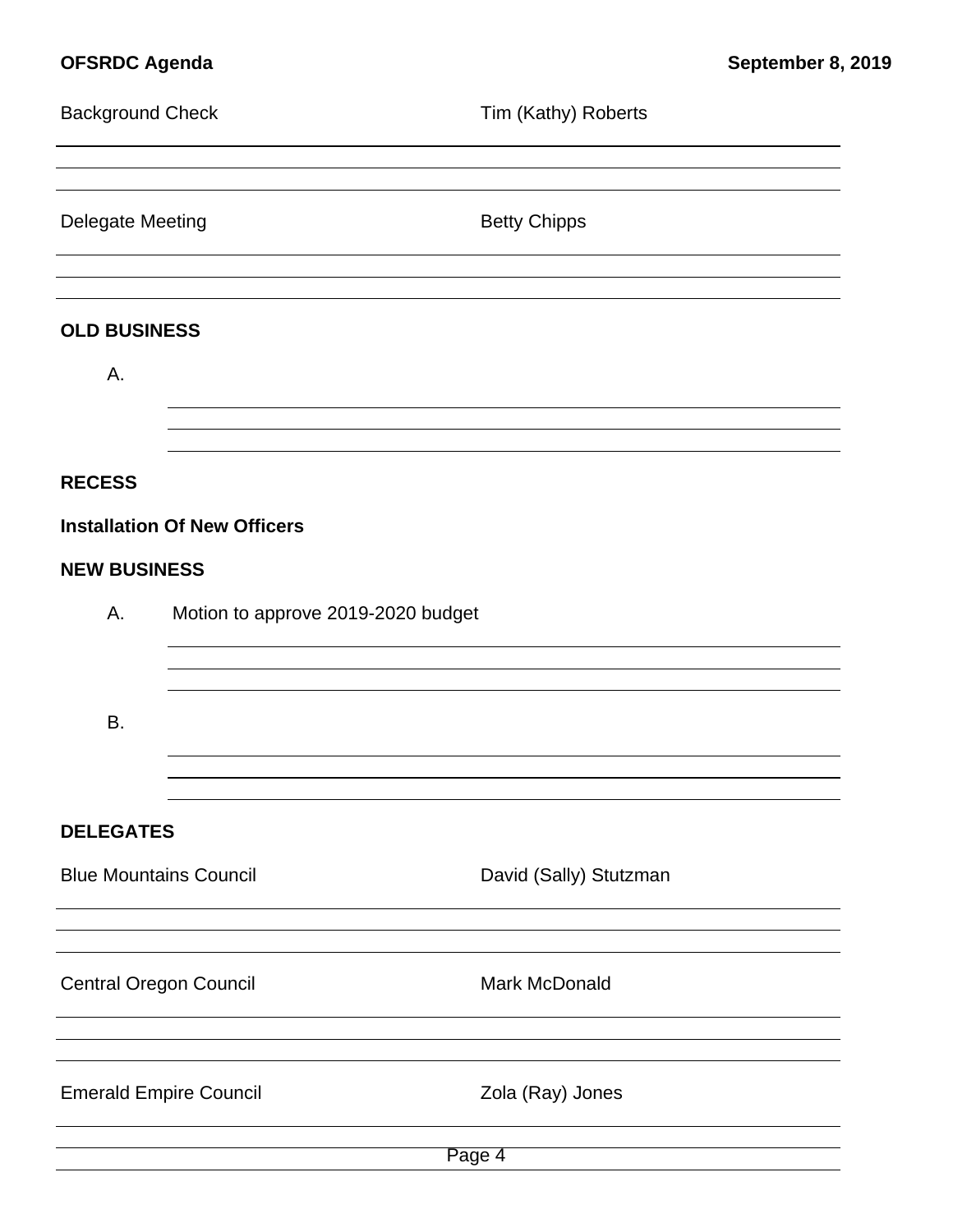| Interstate Highlanders                                    | Cece (Sarge) Glidewell |  |
|-----------------------------------------------------------|------------------------|--|
|                                                           |                        |  |
| Mid-Willamette Area                                       | Julia Buchheit         |  |
| <b>Portland Area Council</b>                              | <b>Betty Chipps</b>    |  |
| Rogue-Sis-Q Council                                       | <b>Blake Smith</b>     |  |
| <b>South Coast Council</b>                                | Pat (Cherie) Cox       |  |
| <b>Tualatin Valley Council</b>                            | Josie Rosenbury        |  |
| Umpqua Area Council                                       | <b>Gabriel Smith</b>   |  |
| <b>ACTIVE GOODWILL AMBASSADORS</b><br>Lee & Barbi Ashwill |                        |  |
| Who will it be?                                           |                        |  |
|                                                           |                        |  |